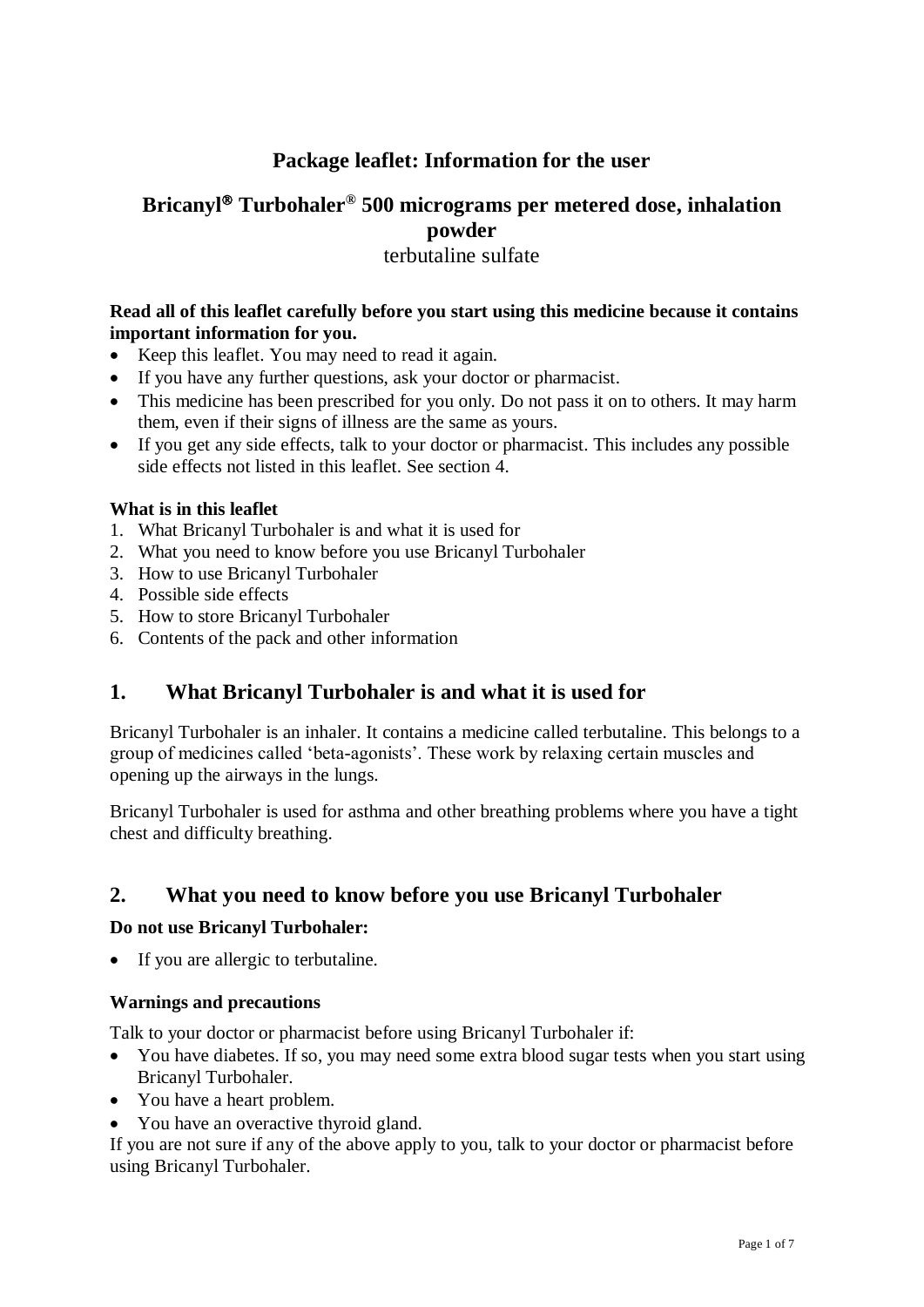### **Other medicines and Bricanyl Turbohaler**

Tell your doctor or pharmacist if you are taking, have recently taken or might take any other medicines. This includes medicines that you buy without a prescription and herbal medicines. Bricanyl can affect the way that some medicines work and some medicines can have an effect on Bricanyl.

In particular, tell your doctor or pharmacist if you are taking any of the following medicines:

- Steroid medicines (such as prednisolone).
- Medicines called 'xanthines' (such as theophylline).
- Medicines called 'beta-blockers' (such as atenolol or propranolol) including eye drops (such as timolol).
- Water tablets (diuretics) such as furosemide (also known as frusemide).
- Monoamine oxidase inhibitors (such as moclobemide).
- Tricyclic antidepressants (such as imipramine or amitriptyline).

If you are to undergo surgery with general anaesthetics it is important that you inform your doctor about all medicines you use, including Bricanyl to protect you from adverse effects (e.g. irregular heart beat).

#### **Pregnancy, breast-feeding and fertility**

- If you are pregnant or breast-feeding, think you may be pregnant or are planning to have a baby, ask your doctor for advice before using this medicine.
- If you become pregnant while you are using Bricanyl Turbohaler, talk to your doctor straight away.

#### **Driving and using machines**

Bricanyl is not likely to affect you being able to drive or use any machines.

#### **Bricanyl Turbohaler contains lactose**

Bricanyl Turbohaler contains lactose, which is a type of sugar. If you have been told by your doctor that you have an intolerance to some sugars, contact your doctor before taking this medicinal product. The amount of lactose in this medicine does not normally cause problems in people who are lactose intolerant.

The lactose may contain small amounts of milk protein residues. In patients with hypersensitivity to milk proteins, these small amounts may cause allergic reactions.

### **3. How to use Bricanyl Turbohaler**

Always use this medicine exactly as your doctor or pharmacist has told you. Check with your doctor or pharmacist if you are not sure. If Bricanyl Turbohaler is to be used by a child, make sure that they use it correctly.

### **How much to take**

- The recommended dose is one inhalation as required.
- Do not take more than four inhalations in any 24 hour period.
- One inhalation from your Bricanyl Turbohaler should last for up to six hours.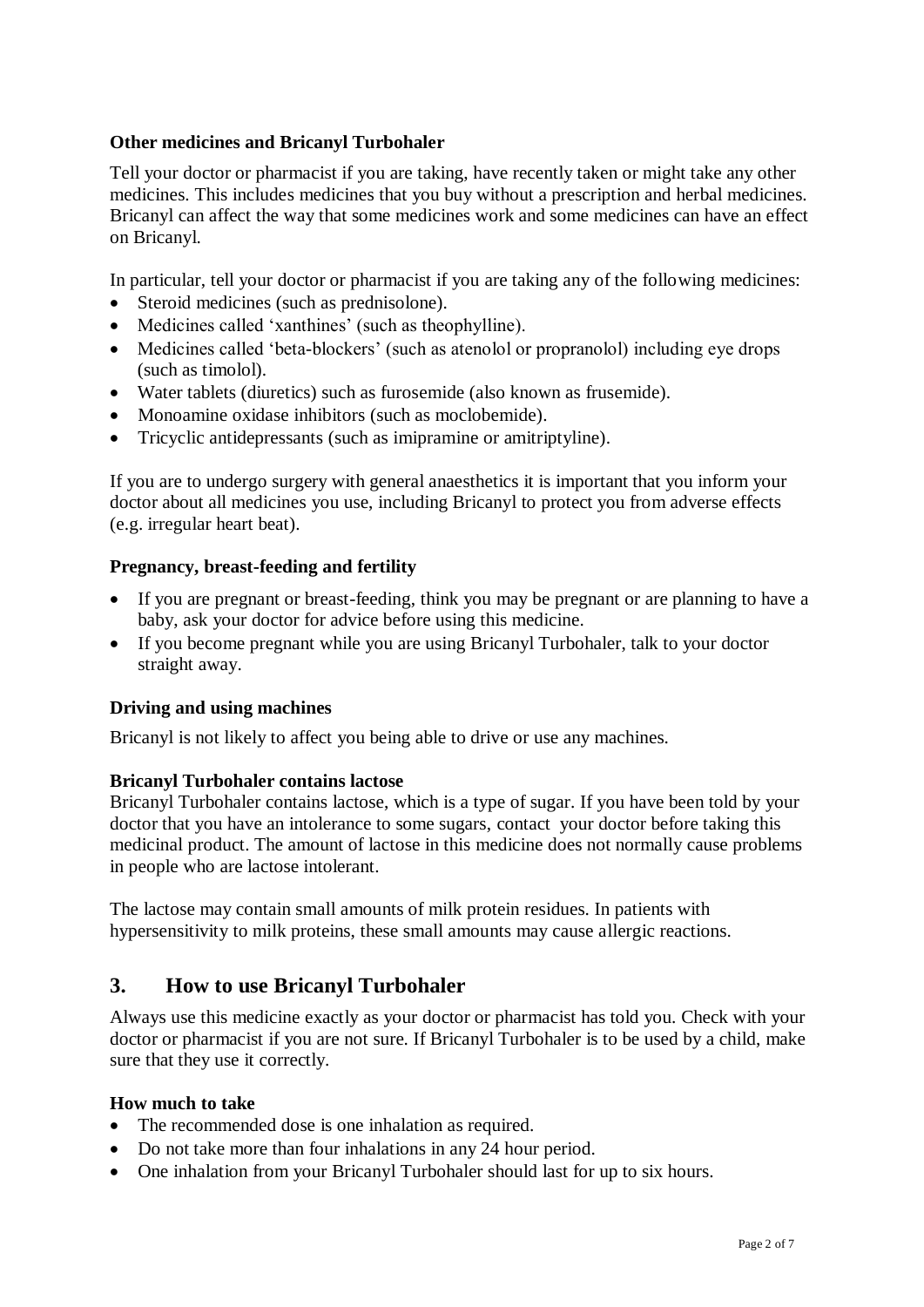**Talk to your doctor straight away if:**

- **Your breathing is getting worse.**
- **You often wake at night with asthma.**
- **You start getting a tight chest.**
- **You are not getting relief from your current dose.**

**These are signs that your asthma is not being controlled. You may need a different or additional treatment straight away.**

### **Preparing your new Bricanyl Turbohaler Inhaler**

Before using your **new** Bricanyl Turbohaler **for the first time**, you need to prepare it for use as follows:

- Unscrew the cover and lift it off. You may hear a rattling sound.
- Hold your Bricanyl Turbohaler Inhaler upright with the blue grip at the bottom.
- Turn the blue grip as far as it will go in one direction. Then turn it as far as it will go in the other direction (it does not matter which way you turn it first).
- You should hear a **click** sound.
- Do this again, turning the blue grip in both directions.
- Your Bricanyl Turbohaler Inhaler is now ready for use.

### **How to take an inhalation**

Every time you need to take an inhalation, follow the instructions below.



- 1. Unscrew the cover and lift it off. You may hear a rattling sound.
- 2. Hold your Turbohaler upright with the blue grip at the bottom.

3. Do not hold the mouthpiece when you load your Turbohaler. To load your Turbohaler with a dose, turn the blue grip as far as it will go in one direction. Then turn it as far as it will go in the other direction (it does not matter which way you turn it first). You should hear a **click** sound.

Your Turbohaler is now loaded and ready to use. Only load your Turbohaler when you need to use it.

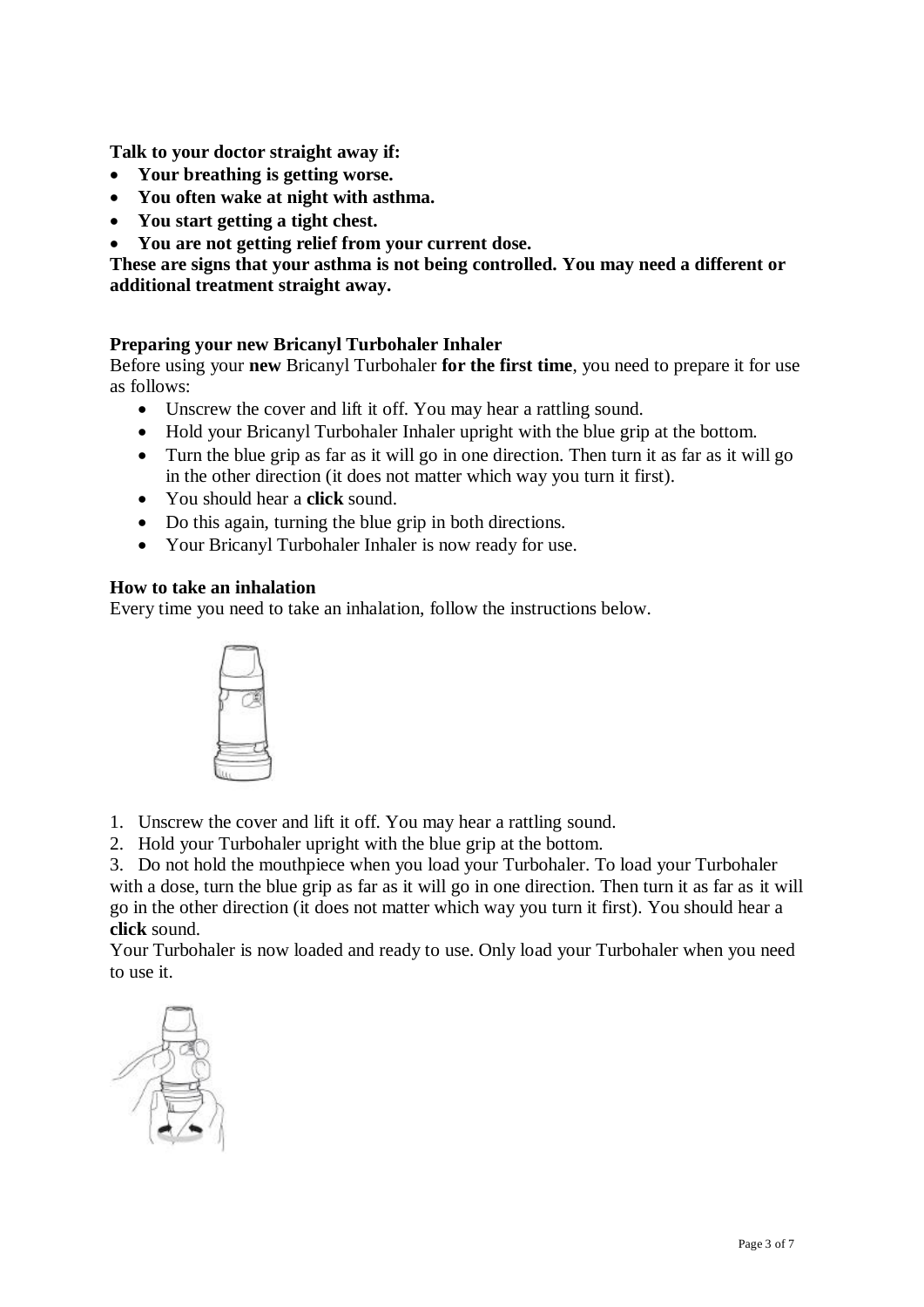- 4. Hold your Turbohaler away from your mouth. Breathe out gently (as far as is comfortable). Do not breathe out through your Turbohaler.
- 5. Place the mouthpiece gently between your teeth. Close your lips. Breathe in as deeply and as hard as you can through your mouth. Do not chew or bite on the mouthpiece.



- 6. Remove your Turbohaler from your mouth. Then breathe out gently. The amount of medicine that is inhaled is very small. This means you may not be able to taste it after inhalation. If you have followed the instructions, you can be confident that you have inhaled the dose and the medicine is now in your lungs.
- 7. If you are to take a second inhalation, repeat steps 2 to 6.
- 8. Replace the cover tightly after use.
- 9. Rinse your mouth out with water each time after taking your dose, if possible, to remove any medicine that remains in your mouth.

As with all inhalers, caregivers should ensure that children prescribed Bricanyl Turbohaler use correct inhalation technique, as described above.

Do not try to remove the mouthpiece since it is fixed to your Turbohaler and must not be taken off. The mouthpiece can be rotated but do not twist it unnecessarily. Do not use your Turbohaler if it has been damaged or if the mouthpiece has come apart from your Turbohaler.

### **Cleaning your Turbohaler**

Wipe the outside of the mouthpiece once a week with a dry tissue. Do not use water or liquids.

### **When to start using a new Turbohaler**

The dose indicator tells you how many doses are left in the Turbohaler, starting with 120 doses when it is full.

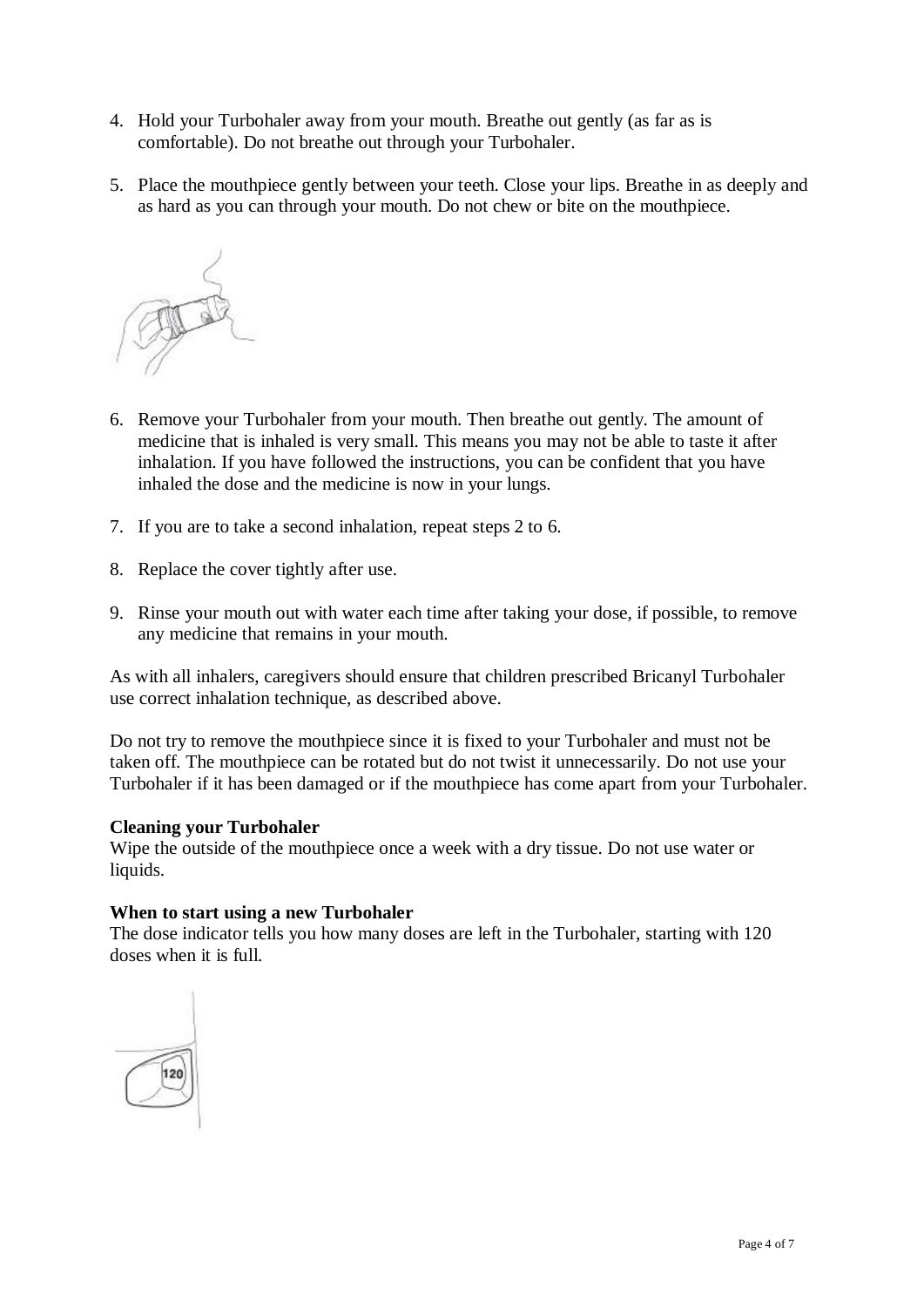• The dose indicator is marked in intervals of 10 doses. Therefore, it does not show every dose. When you first see a red mark at the edge of the indicator window, there are approximately 20 doses left. For the last 10 doses, the background of the dose indicator is red. When the '0' on the red background has reached the middle of the window, you must start using your new Turbohaler.



Note:

- The grip will still twist and **'click'** even when your Turbohaler is empty.
- The sound that you hear as you shake your Turbohaler is produced by a drying agent and not the medicine. Therefore, the sound does not tell you how much medicine is left in your Turbohaler.
- If you load your Bricanyl Turbohaler more than once by mistake before taking your dose, you will still only receive one dose. However, the dose indicator will register all the loaded doses.

### **If you use more Bricanyl Turbohaler than you should**

If you use more Bricanyl Turbohaler than you should, contact your doctor or pharmacist for advice.

### **If you forget to use Bricanyl Turbohaler**

- If you forget to take a dose, take it as soon as you remember. However, if it is nearly time for your next dose, skip the missed dose.
- Do **not** take a double dose to make up for a forgotten dose.

If you have any further questions on the use of this medicine, ask your doctor or pharmacist.

### **4. Possible side effects**

Like all medicines, this medicine can cause side effects, although not everybody gets them.

### **Important side effects to look out for:**

- Allergic reactions. The signs may include a swollen face, skin rash, breathing problems, low blood pressure (feeling faint) and collapse. It is not known how often this happens. **If this happens to you, stop using Bricanyl Turbohaler and see a doctor straight away.**
- Sudden wheezing soon after inhaling your dose of Bricanyl Turbohaler. It is not known how often this happens. **If this happens to you, stop using Bricanyl Turbohaler and see a doctor straight away.**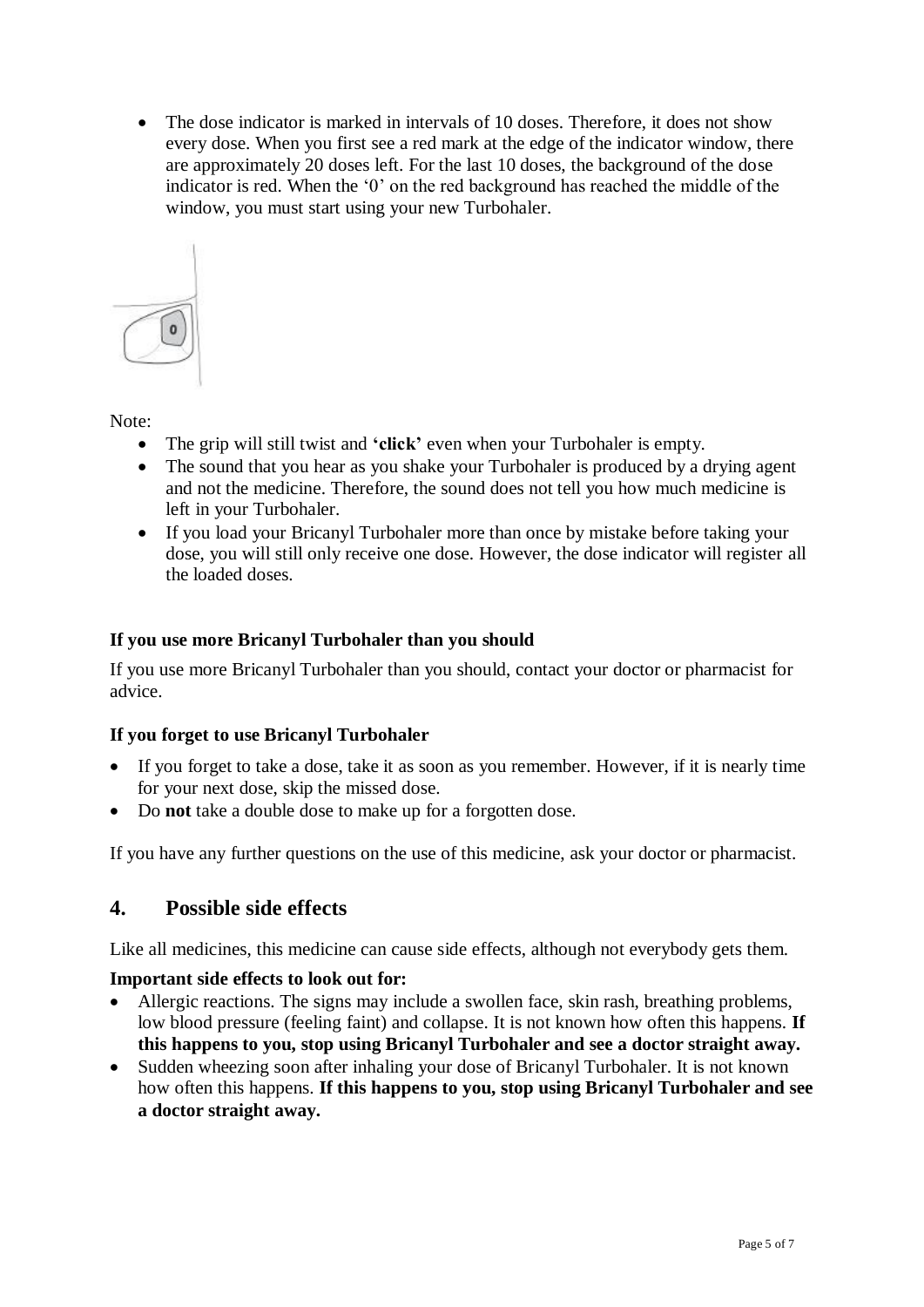### **Other side effects include:**

### **Very Common (may affect more than 1 in 10 people)**

- Trembling or shaking.
- Headache.

### **Common (may affect up to 1 in 10 people)**

- Pounding or rapid heart beat (palpitations).
- Cramp or feeling tense.
- Low levels of potassium in your blood which may cause muscle weakness, thirst, or 'pins and needles'.

### **Not known (frequency cannot be estimated from the available data)**

- Although it is not known exactly how often it happens, some people may occasionally experience chest pain (due to heart problems such as angina). Seek advice from your doctor if you develop these symptoms whilst taking Bricanyl Turbohaler.
- Irregular heartbeats
- Feeling sick (nausea).
- Changes in sleeping patterns and changes in behaviour, such as feeling agitated, restless or hyperactive.

Do not be concerned by this list of possible side effects. You may not get any of them.

### **Reporting of side effects**

If you get any side effects, talk to your doctor or pharmacist. This includes any possible side effects not listed in this leaflet. You can also report side effects directly via:

HPRA Pharmacovigilance Website: [www.hpra.ie](http://www.hpra.ie/)

By reporting side effects you can help provide more information on the safety of this medicine.

### **5. How to store Bricanyl Turbohaler**

- Keep this medicine out of the sight and reach of children.
- Do not use this medicine after the expiry date which is stated on the carton and on the inhaler after EXP. The expiry date refers to the last day of that month.
- Do not store above 30°C.
- When not in use, Bricanyl Turbohaler should be stored with the cover tightened.
- Do not throw away any medicines via wastewater or household waste. Ask your pharmacist how to throw away medicines you no longer use. These measures will help protect the environment.

# **6. Contents of the pack and other information**

### **What Bricanyl Turbohaler contains**

The active substance is terbutaline sulfate.

One dose (inhalation) contains: